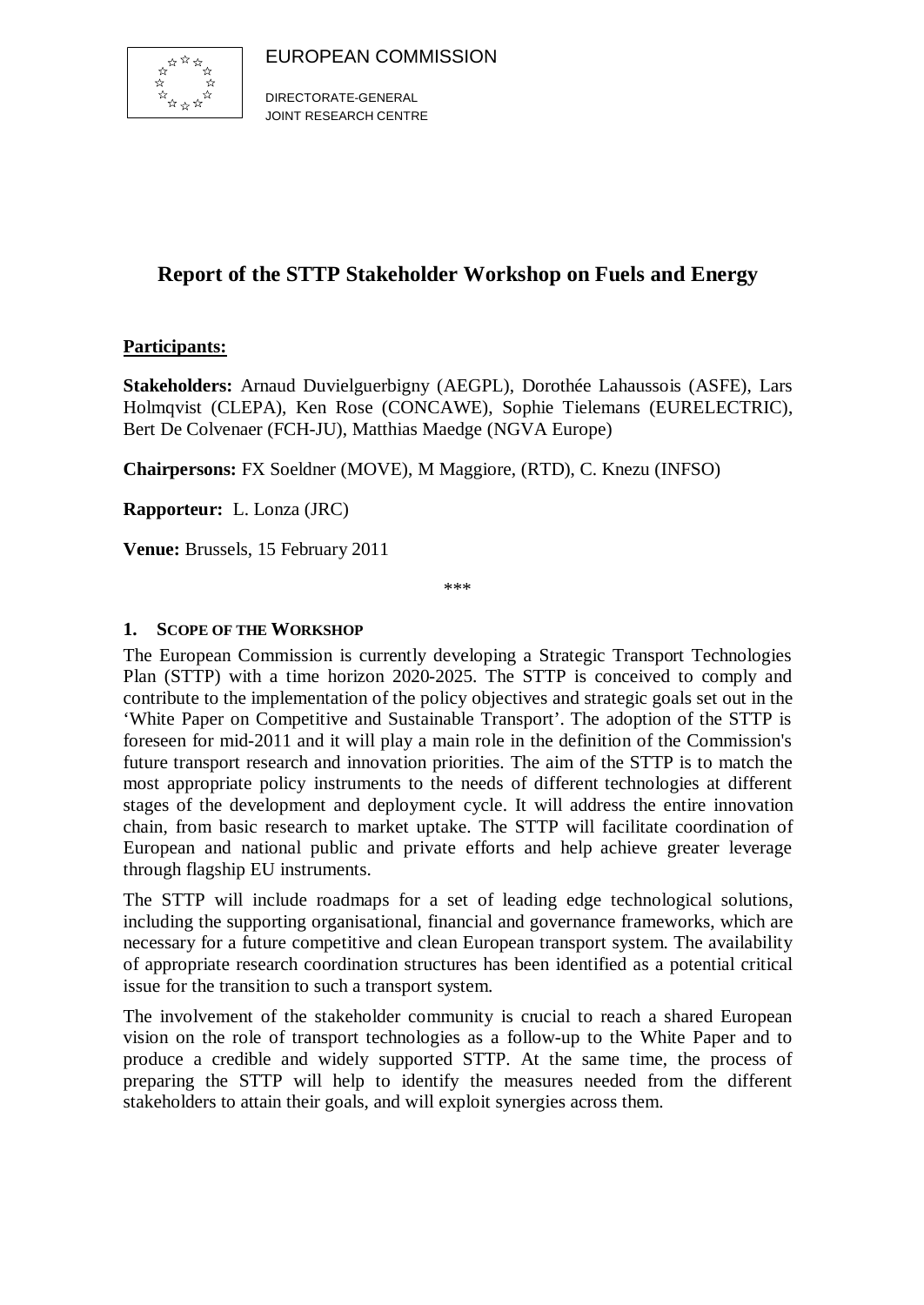#### **2. SETTING THE CONTEXT**

A presentation on the STTP provided the stakeholders with insights on: rationale, objectives, structure, preparatory phase and indicative planning as well as expectations from stakeholders' hearings. It was emphasised that the term 'technology area' within the STTP is a comprehensive set of methods, practices and technologies with a shared focus of application. It encompasses all elements of the research and innovation chain (from research and demonstration including appropriate measures for the protection of intellectual property to market uptake and standardisation).

Discussion has been structured in accordance with the circulated questionnaire in 4 rounds of interventions: (1) Transport Vision and Activities: current status, development perspectives and expected impacts in first block; (2) competitive solutions; (3) Achieving the Vision, essentially focussing on: barriers, shortcomings, funding and organisational requirements; (4). Specific Questions on alternative fuels, including perspective solutions, limitations to development (including energy supply) and expected impacts.

Building on these elements for discussion as well as on received and incoming written contribution, the aim is to use stakeholders' input to contribute to a realistic view of what is the vision 20 years in advance and what are the technologies, including organisational and regulatory aspects, that will allow us to get there.

The guiding principle (*leit-motiv)* of the discussion is therefore: how technologies are expected to help the European Commission achieve its transport policy and transport research policy objectives, on the one hand, and how the European Commission can optimise resource use by investing in properly selected and prioritised technology areas via properly designed governance and funding schemes.

Stakeholders' advice is one of the inputs to the scientific process leading to the STTP Communication, as work is now focussed on identifying key technology areas in the ITS domain. Additional input was requested by the end of February. Stakeholders were also informed that opinions are also welcome via the Internet public consultation to be launched soon for 8-week duration or by sending emails to move-sttp@ec.europa.eu. The Commission will take into due consideration any input received within given time constraints.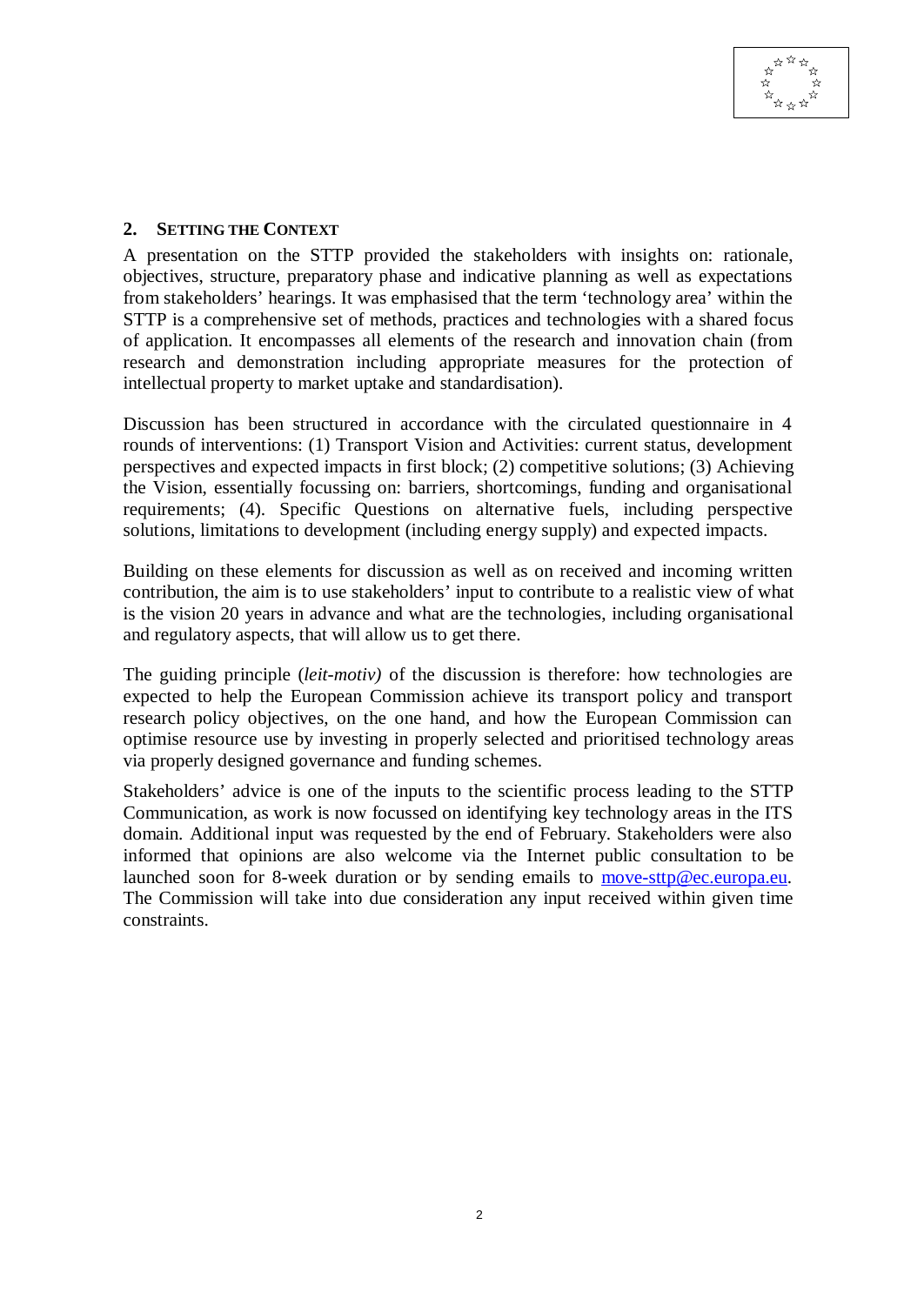

#### **3. SUMMARY OF MAIN DISCUSSION POINTS**

#### **3.1. Transport Vision and Activities**

- Key technologies expected for development (incl. identified barriers)
- Penetration targets (i.e. 'By when?')
- Expected impacts
- Interaction with other sectors (competition/synergies)

1. By 2020 the mix of fuels is not expected to change significantly, therefore the role of improved/incremental energy efficiency in ICE engines is relevant. It is relevant to devote attention on costs and cost-effectiveness of innovative ways of purchasing personal mobility services taking into account consumer acceptance and infrastructural needs.

Despite the progressive introduction of fuel alternatives (biofuels and electricity) and the increasing fleet renewal towards low-carbon solutions, long-distance transport is expected to remain largely dependent on liquid fuels: how much of that is displaced by promising alternatives such as synthetic fuels and liquefied natural gas (LNG) depends on investment patterns including feedstock availability at economic cost.

The current diesel-gasoline unbalance in European refining is expected to remain and investment decisions for both production switch and technology upgrading require a clear anticipation of expected demand profile. With respect to security of energy supply, it was noted that Europe imports not only crude oil and biofuels but also refined fossil products, namely diesel and jet fuel from the Middle East and Russia: these concerns need to be accounted for when identifying promising technology areas, including consideration of the fact that compressed natural gas (CNG) and LNG displace diesel consumption.(see #5)

2. The pace of market introduction of electric vehicles was discussed with different views ranging from the expected market introduction % to the types of electric technologies comprised and to the types of mobility demand /needs replaced by electromobility, which – overall – is expected to have limited effects towards reaching EU decarbonisation and oil substitution targets. Conversely, long-term (beyond the time horizon of the STTP) impacts are expected to be important.

Electrification of given segments of road transport is considered as one of the main trends ahead moving at medium speed, also thanks to a regulatory environment providing the required support to a thrust in deployment of the technology pathways.

An array of electric plug-in hybrid electric vehicles (PHEV) is expected to represent a very good bridging solution before battery electric vehicles (BEV) approach/reach market maturity stage. This holds true for passenger cars but also for light-duty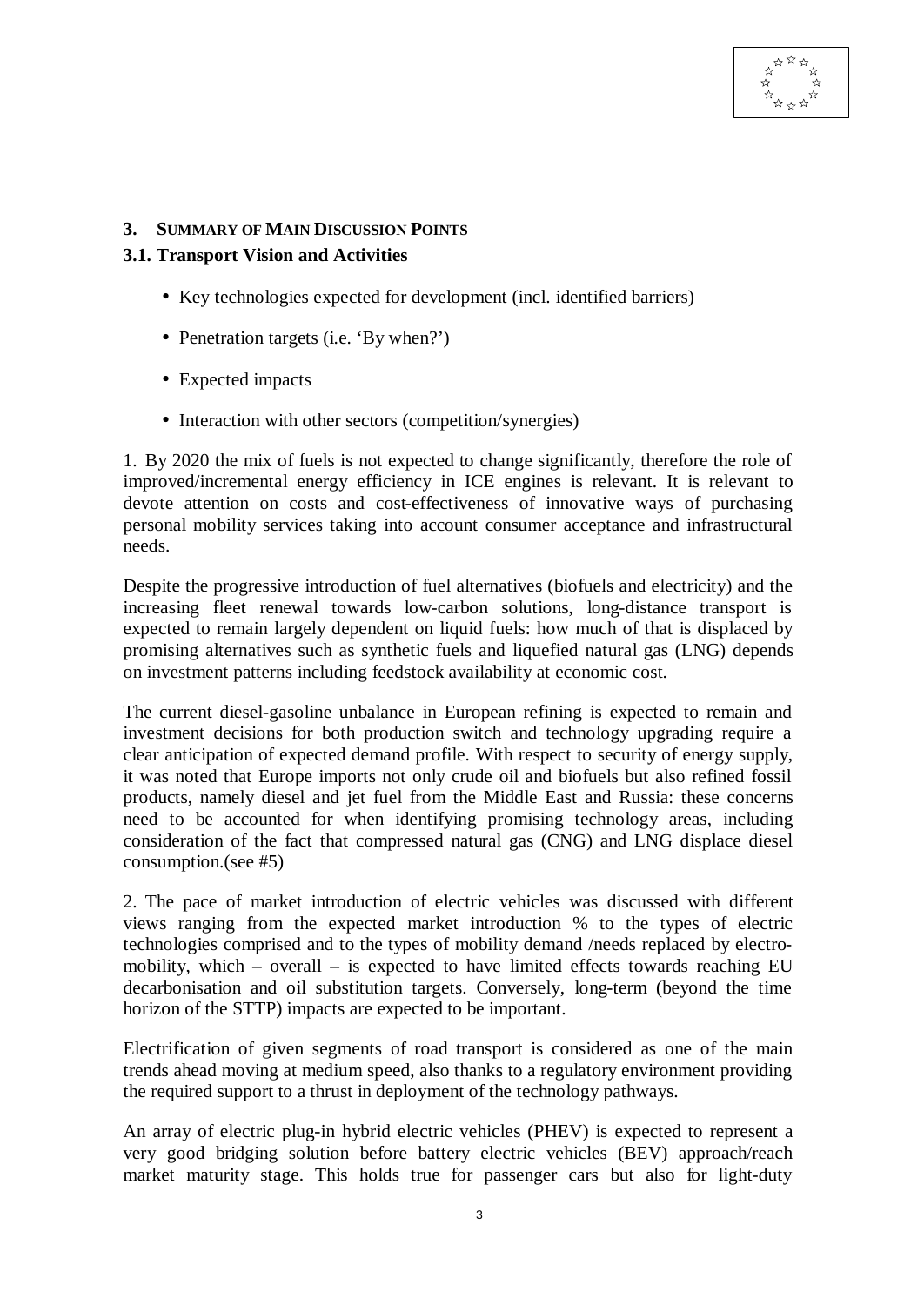commercial vehicles and urban buses as well as two-wheelers both electric assistedpedalling bicycle and hybrid scooters.

3. When discussing hybrid vehicles, a clear distinction needs to be made between vehicles using electric as additional source (e.g. range extenders) or as main energy source and only the latter are to be included in the picture of electrification of mobility).

4. Synfuels<sup>1</sup> are a promising pathway (energy and greenhouse gas (GHG) well to wheel (WTW) performance depending on feedstock though), as they (a) represent an alternative to diesel, (b) can use existing distribution/re-fuelling infrastructure, (c) can be used neat or blended; (d) do not face sustainability concerns due to reliance on residues and certainly non-food feedstocks, although concerns about supply of given feedstocks – such as hydro-treated vegetable oil and animal fats (HVO) – exist, (e) represent one of the very few alternatives suitable to several modes (maritime, aviation, road) where high density fuels are required by current powertrain technologies.

Also at refining, (f) they may represent a pressure valve to the current (and expected to grow) unbalance of gasoline-diesel production in European refineries.

All synfuels enable advanced engine technology and therefore enable a reduction in the consumption of fuel. HVO and BTL fuels provide scope for CO2 emissions reduction, with HVO offering -40 to -80% and BtL -6- to -90% compared to conventional fossil fuels. According to the JEC Well-to-Wheels study the GTL pathway has slightly higher CO2 emissions than conventional pathways, but this could be improved by CCS and/or future engine adaptation.

5. CNG and LNG represent a 'ready available' technology with minor needs in terms of RTD funding. CNG performs well both in terms of costs and environmental behaviour (regulated emissions and CO2) and serving both passenger cars and heavy duty urban fleets (urban buses and utility trucks).

LNG is expected to be an expanding alternative for both heavy duty vehicles and inland waterways/maritime. RTD funding is needed to explore the widespread uptake of LNG.

Infrastructure is the key barrier to widespread development of NGV fleet as are harmonised rules to have bio-methane % either allowed in the gas grids or at service stations as well as investment in bio-methane production for both LNG and CNG pathways. Public procurement, fleet operators and public transport companies are the facilitators for market uptake. RTD funding is needed to assess costs and viability of LNG and CNG refuelling infrastructures across Europe.

 $\overline{a}$ 

<sup>&</sup>lt;sup>1</sup> Synfuels are non-fossil diesel fuels made from various feedstocks including biomass (Biomass to Liquid, BtL and Hydrogenated Vegetable Oil, HVO), gas (GtL) and Coal (CtL).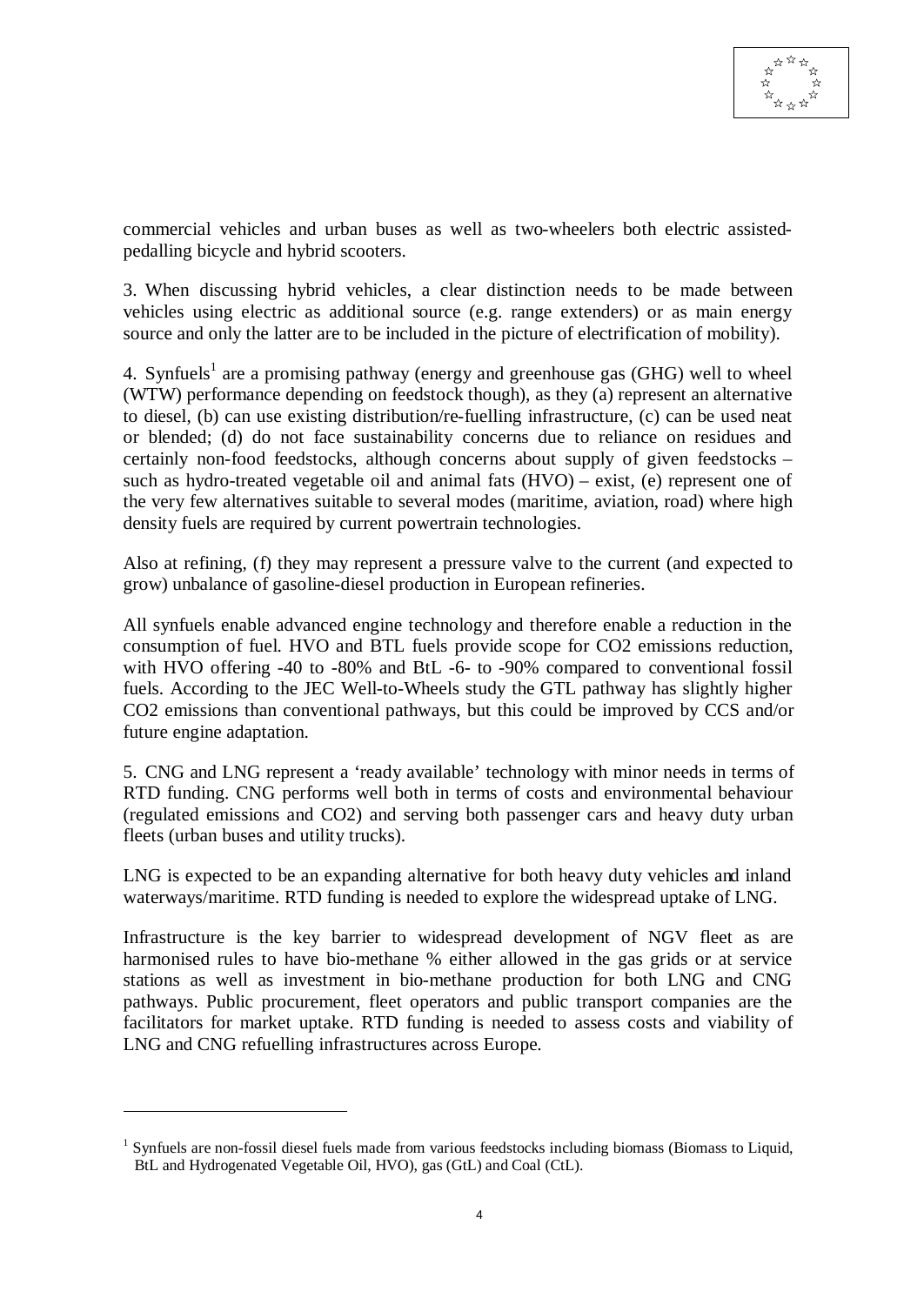

Current expectations for both CNG and LNG are in the range of 5% fleet share in 2020 and 9% by 2030 whereas 9% is the rest-of-the-world average in 2020. Support to biomethane production represents an economic engine for employment in rural areas but also an opportunity for production from urban waste landfills. Bio-methane is a promising pathway in that it is the only biofuel having the same composition than methane from fossil sources and therefore not subject to blending limitations.

6. LPG is today's main alternative to diesel and gasoline and the lowest GHG in WTT. Increasing grades of bio-LPG blending looks like the pathway ahead possibly slightly beyond the time horizon envisaged for the STTP (2030). No shortages of supply are envisaged despite steady growth trends in LPG vehicle fleet being expected. Expected fleet share is 10% by 2020, possibly rising to 15% by 2030.

7. Hydrogen as an energy carrier in fuel-cell vehicles is seen as a close-to-market alternative in view of the EU de-carbonisation target. Vehicle sales is expected to start as of 2015 with an estimated production capacity build up to 100.000 vehicle/year per original equipment manufacturer (OEM) by 2020, which would sum up to a few million vehicles in the fleet share by 2020 (i.e. 1.3% of vehicle fleet approximately).

Estimates are supported by the fact that, within the vehicle development cycle, the planned cost and performance targets are have been achieved by car manufacturers. Further research funding for vehicle technology development is required to a limited extent. The main barrier is refuelling infrastructure: where economies of scale need to be reached despite unit cost reductions becoming progressively within reach according to current feasibility and commercialisation studies by FCH JU. Nevertheless, wide-scale infrastructural build-up issues are still outstanding with respect to how, by when and where hydrogen refilling can be facilitated. Social acceptance of the fuel cell and hydrogen technology depends on the driving range where different electric powertrain technologies can co-exist for small (low-mileage) passenger cars, whereas for the midsize upwards, FCH technology has the lowest Total Cost of Ownership (TOC) and the lowest CO2 emissions for the mid-size and large vehicles with larger annual mileage, as indicated in the study 'A Portfolio of powertrains fro Europe<sup>2</sup>.

Hydrogen fuel cell (FCH) based range extenders in electric powertrains are yet another option: market introduction/success depends on costs and customer acceptance. In fact, FCH-based powertrain technology is mature for mass production, the introduction together with the infrastructural requirements hinders market introduction, which is a comparable situation with electric vehicle technologies.

NG vehicle technology provides an additional opportunity to combine with the development of the HFC vehicle technology and logistics by the mixed use of hydrogen mixed in proportion of up to 30% in volume with natural gas.

 $\overline{a}$ 

<sup>&</sup>lt;sup>2</sup> http://www.fch-ju.eu/page/portfolio-power-trains-europe-fact-based-analysis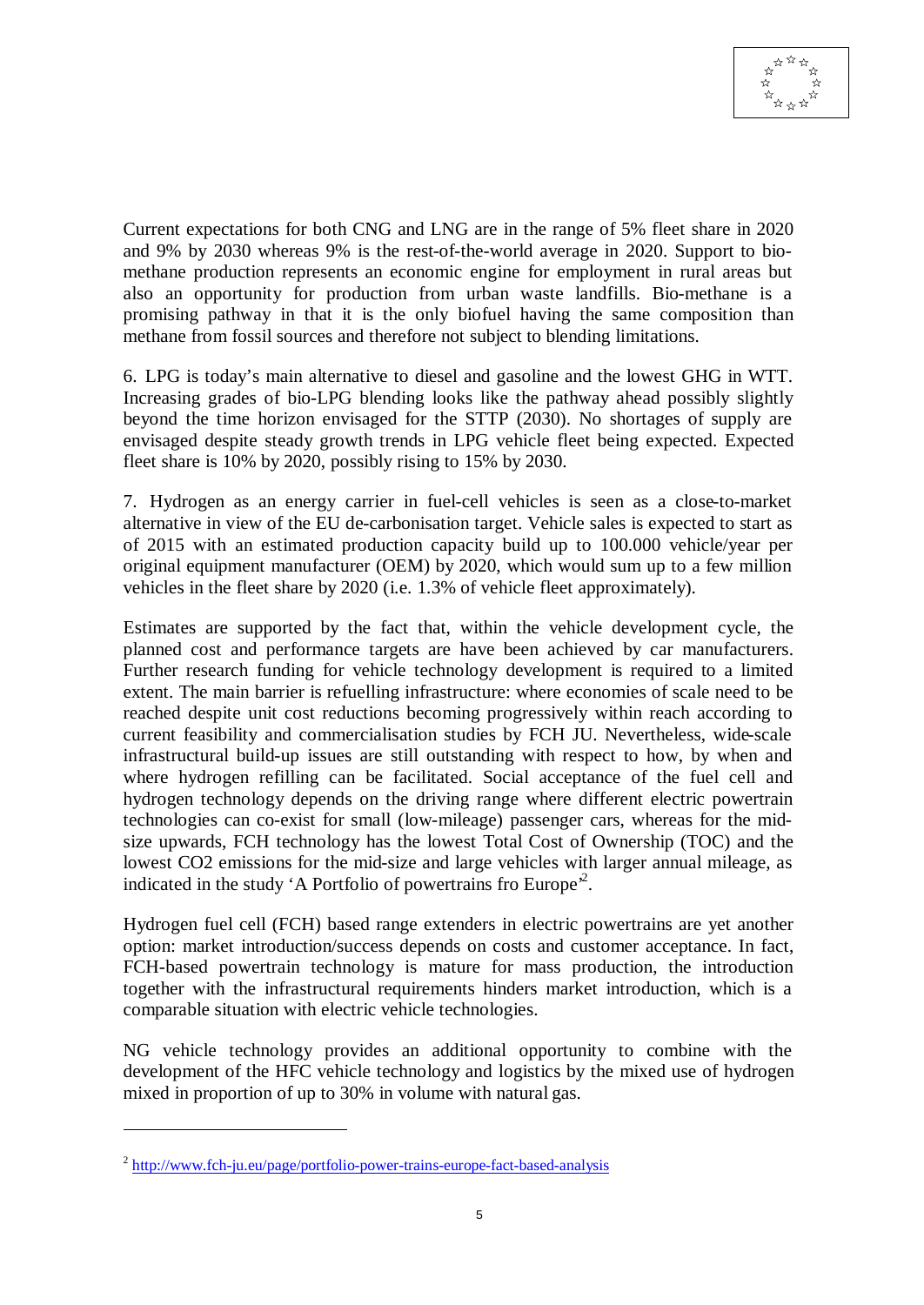

8. Liquefied petroleum gas (LPG) can be used not only in mono-fuelled vehicles but also in dual-fuelled vehicles (namely for HDV). LPG is also fully compatible with the trend towards hybridisation of the ICE. Concomitant burning of petrol and LPG is today being contemplated as a way to reduce pollutant emissions and to increase energy efficiency, particularly in view of EURO6 emission standards. This is not considered in general terms to be a transition situation but rather a long-term trend towards diversification in the mix of powertrain as well as fuel technologies.

9. Competition is twofold: upstream: feedstocks for synfuels production, where regional/national contexts impact on production sources available to produce the same fuel; downstream with diesel vehicles. Compatibility with CO2 standards and no costs associated to vehicle adaptation allow optimistic perspectives. In any case, a mosaic situation in terms of fuel diversification is expected.

All alternative fuels will be needed to replace liquid fossil fuels in Europe and countries and regions will select portfolios from the multiple solutions based on: the most costeffective options available; CO2 concerns; security of supply. Improvements in CO2 emissions per unit travelled are expected to be brought about via improved vehicle efficiency (including hybridisation, advanced engines and transmission of ICE), fuel technology and behavioural change.

10. Considering fleet renewal rates, changes in entire stock are necessarily slow. Focus on CO2 emissions is likely to be misleading: CO, NOx, particulate are relevant matters to improve tailpipe emissions with the objective of improving local air quality but also to enhance European industry competitiveness vis-à-vis an increasing concern in the fast developing economies. Noise reduction is another area where EU technological development funding would prove beneficial. NGVs offer a promising alternative to diesel, particularly for urban fleets (buses and utility trucks). Costs and energy efficiency of engines are the limiting factors for the deployment of existing new technologies: the new test cycle may have a substantial impact on those limiting factors.

11. A diversification of powertrain technologies and fuels as well as ICE energy efficiency improvements are likely to determine a slower-than-expected, disorderlydespite-intentions and – most likely – costly process. Public acceptance of alternative technologies depends on cost and performance. Deployment of alternatives cannot be considered sustainable if cost reductions of innovative solutions are based on subsidies. Today, fuel taxes represent one of the biggest tax incomes for European Member States and the induced change due to the introduction of alternatives (requiring incentive/subsidy schemes to reach critical market shares) needs to be carefully considered when defining priorities. Synergetic development of NGV and FC vehicle and fuel technologies are expected (see #7, last para.).

12. WTW energy efficiency for appropriate comparisons and also carbon pricing/ETS, focusing on decarbonisation of power supply, are expected to be important tools for bringing forward low carbon solutions. Based on European CO2 emissions reduction policy objectives in fact, consumer acceptance is not the only variable at stake.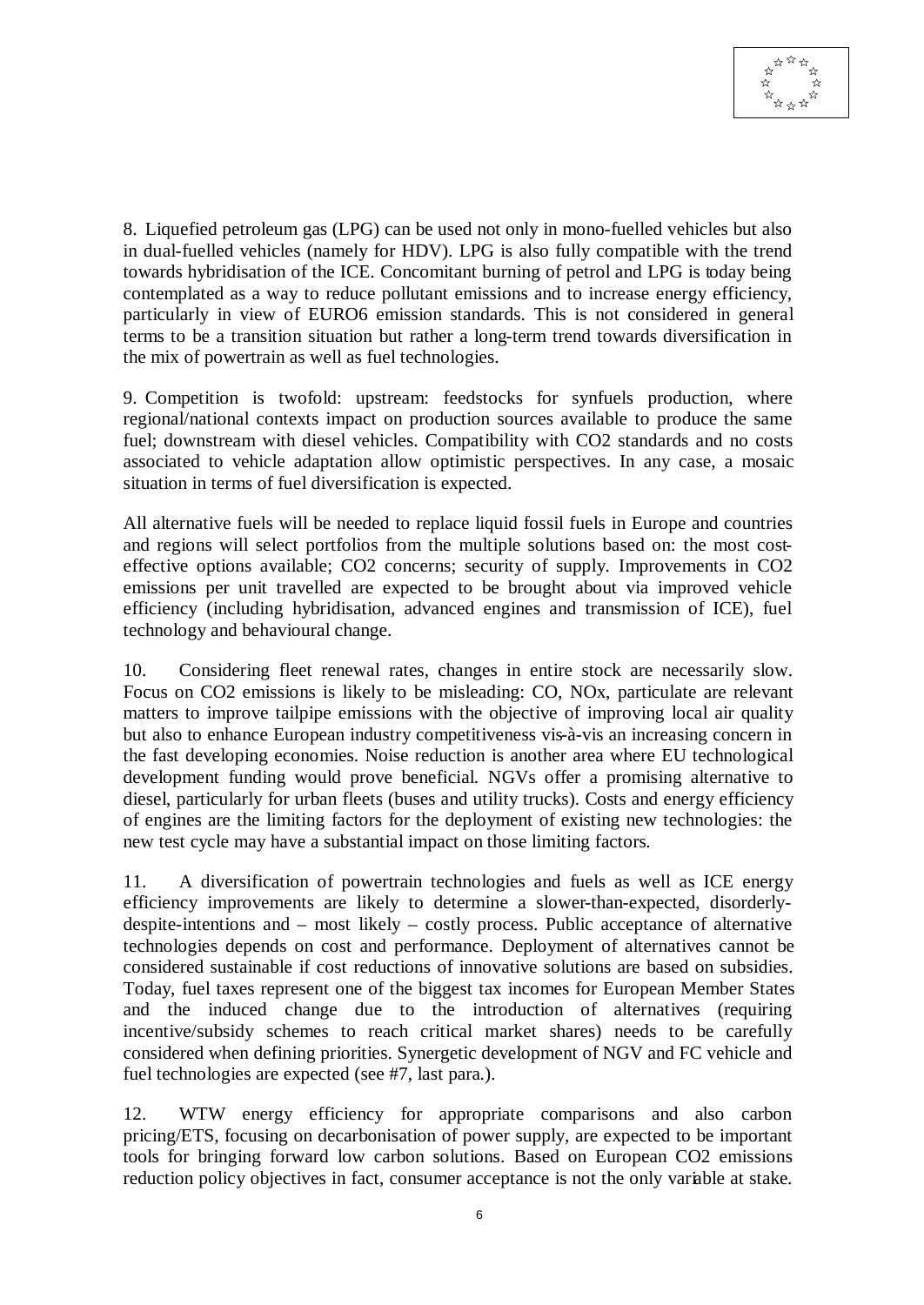

As appropriate comparisons are expected to be an increasing need, then the WTW approach is a suitable tool. A plural approach is needed to reach targets on emissions efficiency, so the competition between alternative powertrain and fuel technologies is expected to evolve: electric vehicles and FC vehicles are expected to develop simultaneously, be complementary for a relatively short transition time to end up competing in a specific market segment, which calls today for treatment on equal footing for required infrastructure investments and energy taxation regulation in both technology areas to allow large volume introduction and closing the gap between pre-market and market readiness levels.

13. Well to tank (WTT) represents 15% of the overall WTW, it certainly needs improvement but again some relevant trade-offs need being considered: improving the WTT balance by increasing biofuels share means reducing crude throughput by lowering European production which is not so good when overall demand is growing or, alternatively, implies turning to growing imports. The situation in other world regions is different for instance when it comes to the development of hydrogen refuelling infrastructure: due to the diesel-gasoline refining ratio in Europe using the vast majority of produced hydrogen to comply with diesel specs. EU policy objectives focussed on CO2 emissions reduction targets favours diesel. At the same time, available alternatives such as LPG and CNG have already the best WTT performance compared to conventional fuels.

#### **3.2. Achieving the Vision**

- Recommended actions at EU level in terms of measures in support to innovative technologies
- Governance mechanisms with a reasoning on current situation and suggestions for future arrangements, including the EU, national and regional levels.

1. Level playing field and technology-neutral approach required at regulatory level, with less focus on the part of the Commission on one single route rather than a portfolio approach: market forces need to be given room to act. At the same time, industry has long term needs for defining targets and STTP perspective is not long enough so clear and defined targets in support of long term investment objectives of industry: lasting programmes at both MS and EU level towards AMF are expected to be both technologyneutral and clear in their targets so as to favour investment and structuring of continuous alternative refuelling infrastructure. A clear roadmap is missing for the next decade and then between 2020 and 2050 targets: incremental, intermediate targets would be beneficial to know: higher certainty level for 2025 targets is urgent as investment decisions are taken now.

Best practices' dissemination is to be exploited better beyond the pre-commercial dialogue established via ETPs. Broaden the scope of ETPs to a wider range of fuel alternatives to be part of forthcoming strategies. But also propose regulatory measures to offer at MS level AMF in stations above certain size, free parking, CO2-based taxation.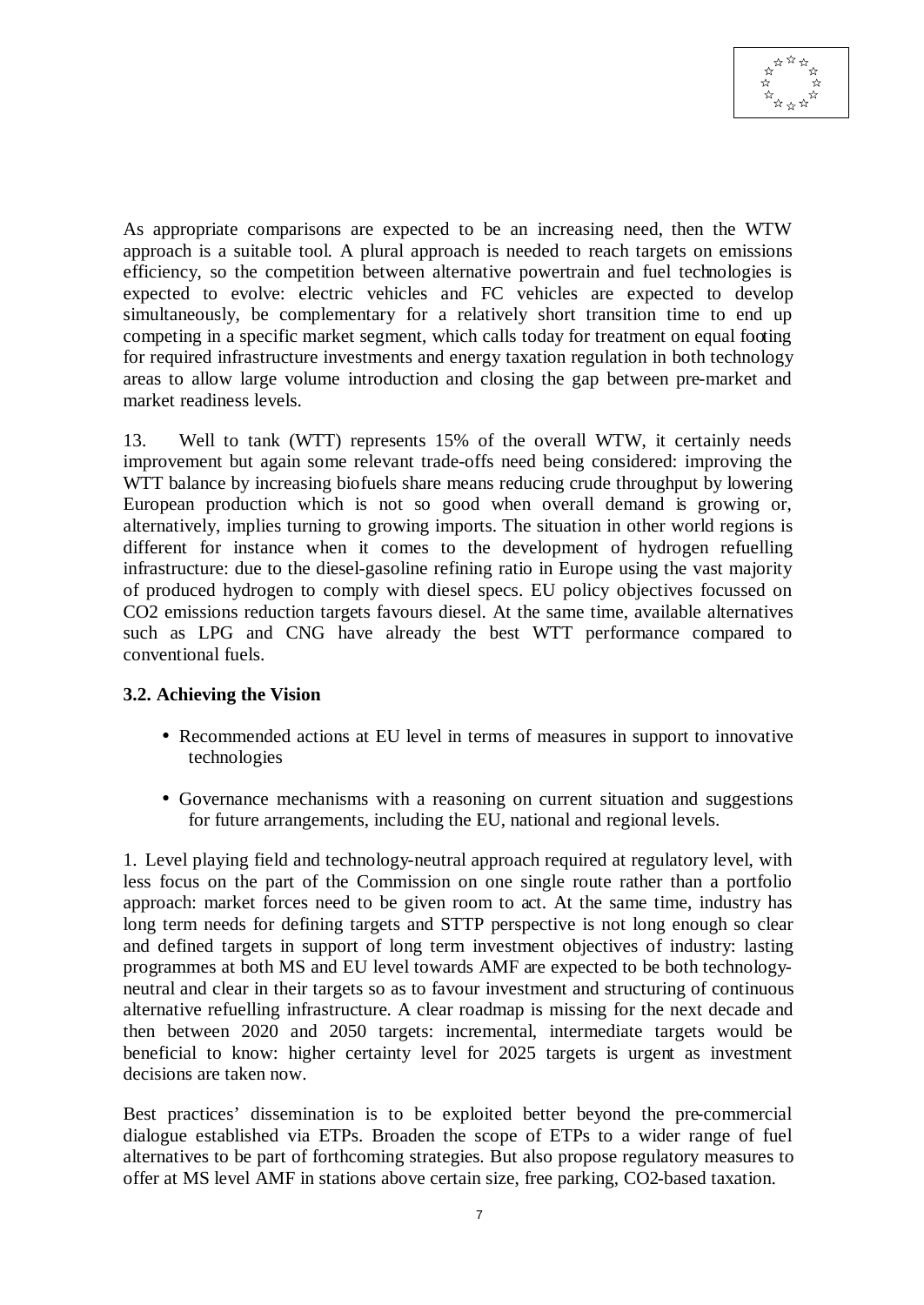

Coordination based on the timely sharing and pooling of information is crucial to avoid double funding, among others, for incentive schemes adopted at national level. Incentives may be better utilised in the form of RTD funding. Also, better coordination with parallel initiatives, e.g. SET-Plan, and reinforced cooperation with Member States is a need.

The opportunity of a common strategic planning, PPP (as the FCH JU) are very good tools to bring technology deployment onto market via innovative technologies that are responsive to both industrial demand and societal needs. Care is required to resolve entry level barriers in PPPs.

More generally, an integrated approach is required in the road transport sector to achieve transport de-carbonisation and all relevant actors must share the same project: providers of energy, providers of vehicles, users of vehicles (both private and commercial users) focusing in particular on reduction of mobility intensity, local and national authorities to support an appropriate infrastructure and manage transport flows efficiently.

2. Gaseous fuel technologies have been neglected in terms of EU RTD funding but it is now relevant for new injection technologies, including concomitant injection of petrol or diesel with LPG or CNG to enhance efficiency and reduce after-treatment devices. Attention needs to be paid to all pollutants and not CO2 only at EU and not at the national scale. With respect to supply chain, more support would be beneficial on bio-LPG facilities, including bio-refineries co-producing bio-LPG.

With respect to synfuels, RTD support is beneficial to enhance efficiency of processes like GtL and HVO and emphasis on supporting BtL from pilot scale to market deployment, for example in the form of a clear and timely indication of expected revised default values in RED and FQD so as to allow step-by-step approach to production investments. Reducing investment costs is critical, as current plants are challenged by relatively high capital costs. This can be achieved by optimising the collection, preliminary processing and gasification of biomass, as well as the purification of synthesis gas. Also, need for a coordinated support at European level with regard to supporting enabling technologies towards decarbonisation (CCS could in fact play a role in futher improving the lifecycle emissions from GtL and BtL plants), which is actually a colliding objective with the technology-neutral approach.

Efficient energy storage is among the biggest outstanding challenge: to achieve CO2 emission reduction targets and promote renewable resources, production technologies for green hydrogen and energy storage technologies would benefit from funding at EU level; a harmonised infrastructure planning at EU level would also be an important contribution to thrust deployment.

#### **3.3. Sector-specific/additional points**

1. Huge funding has been devoted to battery research, which increases the chance for a breakthrough within a short timeframe, particularly on Lithium-ion battery upgrading. Such a breakthrough would oblige to revise projections in plug in hybrid electric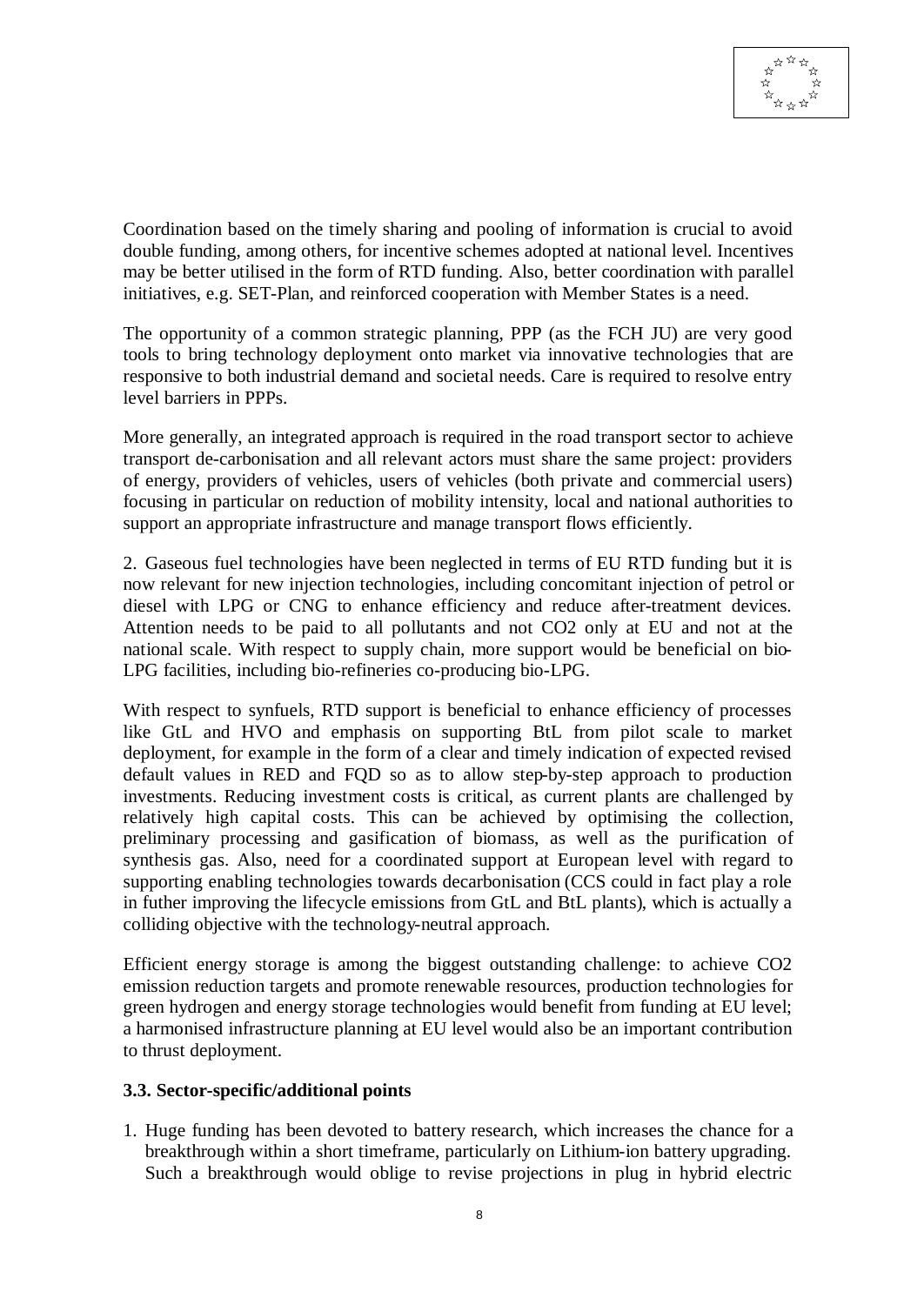vehicle (PHEV) – battery electric vehicle (BEV) prospective ratio. Today's technological limiting factors are: decarbonised electricity, including carbon capture and storage (CCS), renewable and nuclear pathways. Today's key technological barrier is energy storage and battery technology, focusing on range, energy density, energy recuperation.

2. For synfuels a clear and stable regulatory environment is needed at both EU and national level for encouraging investment in plants which are significantly more expensive than FAME production plants (10-15 years for ROI).

Research funding is needed for deployment but also to accelerate BtL technology development. In addition, long-term research funding should be envisaged to achieve non-food vegetable oils and algae oils for HVO production in significant costeffective volumes for third generation fuels.

3. Retrofit technologies of petrol powered vehicle stock require attention at EU level and harmonised requirements for both LPG vehicles and filling stations.

#### Additional points.

- 4. Pre-normative collaboration on product standardisation seems to be effective but there is obviously fierce competition once products are on the market. The standardisation process should be led by EC. That is why for intellectual property rights (IPR) it is sometimes a hindrance to industry to induce cooperation. At the same time, when public funding leads to IPR then a licensing agreement should be foreseen to give access to technological breakthroughs, which is difficult to implement when other world regions do not comply. Therefore a further development of the already existing international patent system within the framework of the Patent Cooperation Treaty PCT and the European Patent Convention EPC in the direction of more transparency and cost efficiency is very much appreciated.
- 5. Rapidly increasing total energy consumption trends at world level need to be considered when defining both RTDI funding and collaboration as well as technology deployment in rapidly changing markets with regard to supply (availability and related costs).

Increased biofuel production should focus on maximising biomass output while limiting any negative environmental impact of its production as well as appropriate measures to priorities the supply of high energy density alternative fuels to the sectors having no immediate fuel alternatives: aviation, long-distance road transport, freight transport.

The expected diversification of both vehicle and fuel technologies call for careful consideration of strategic materials' supply.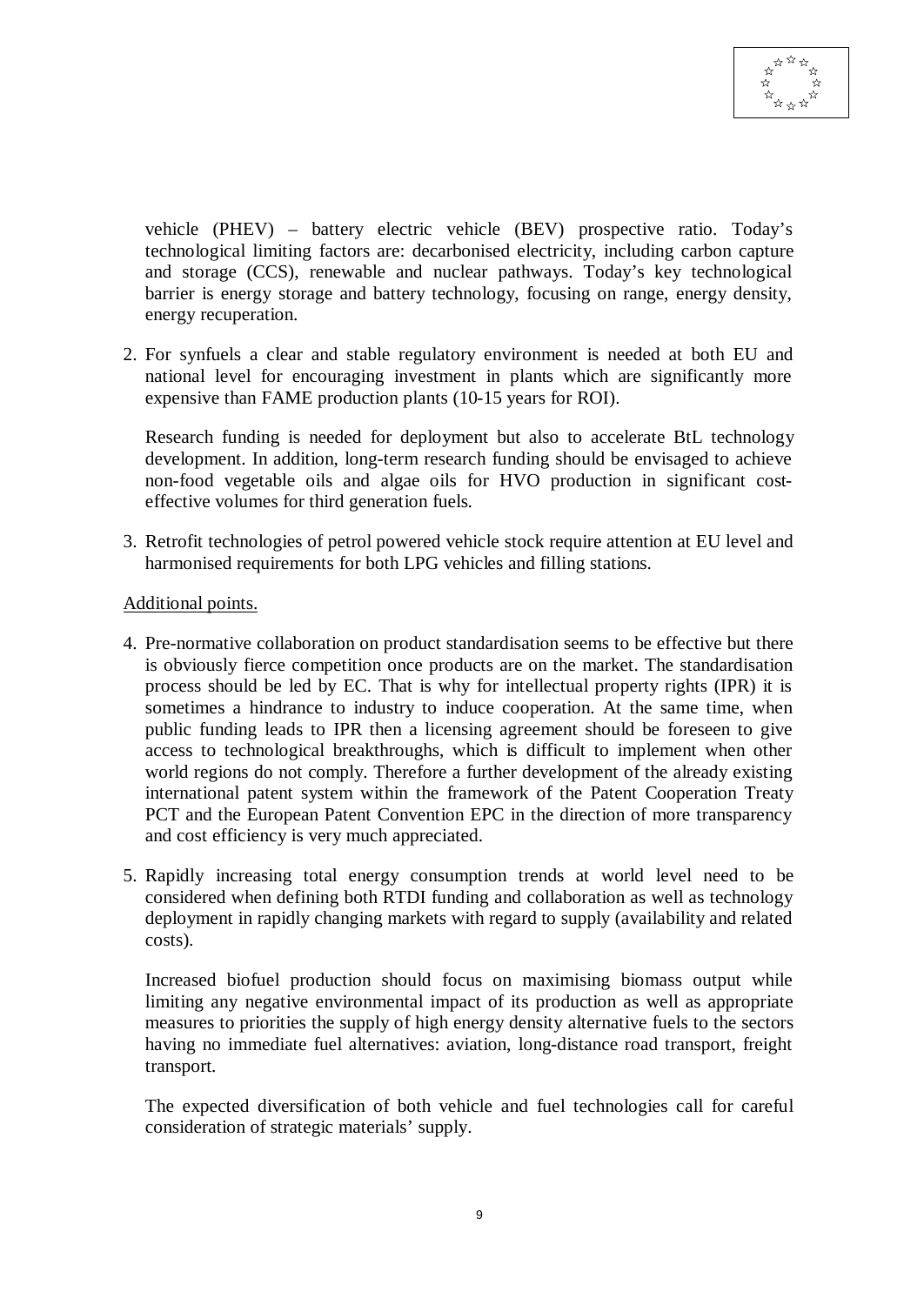

A WTW analysis allowing for a fair comparison of energy and GHG balance for all fuel and powertrain pathways is mentioned as a useful decision support tool.

6. Lack of safety would be a showstopper for any technology including the definition of standards and controls. Same would be for resources and know-how: indeed, people supporting the transition are crucial, so education and knowledge management are crucial.

#### **4. CONCLUSIONS AND NEXT STEPS**

The expectation that the mix of fuels will not change significantly by 2020 implies that a range of fuel options for different transport modes will be present in European energy research and economics. Strategic added value of EU support at both research funding and regulatory level will be part of the Scientific Assessment accompanying the STTP.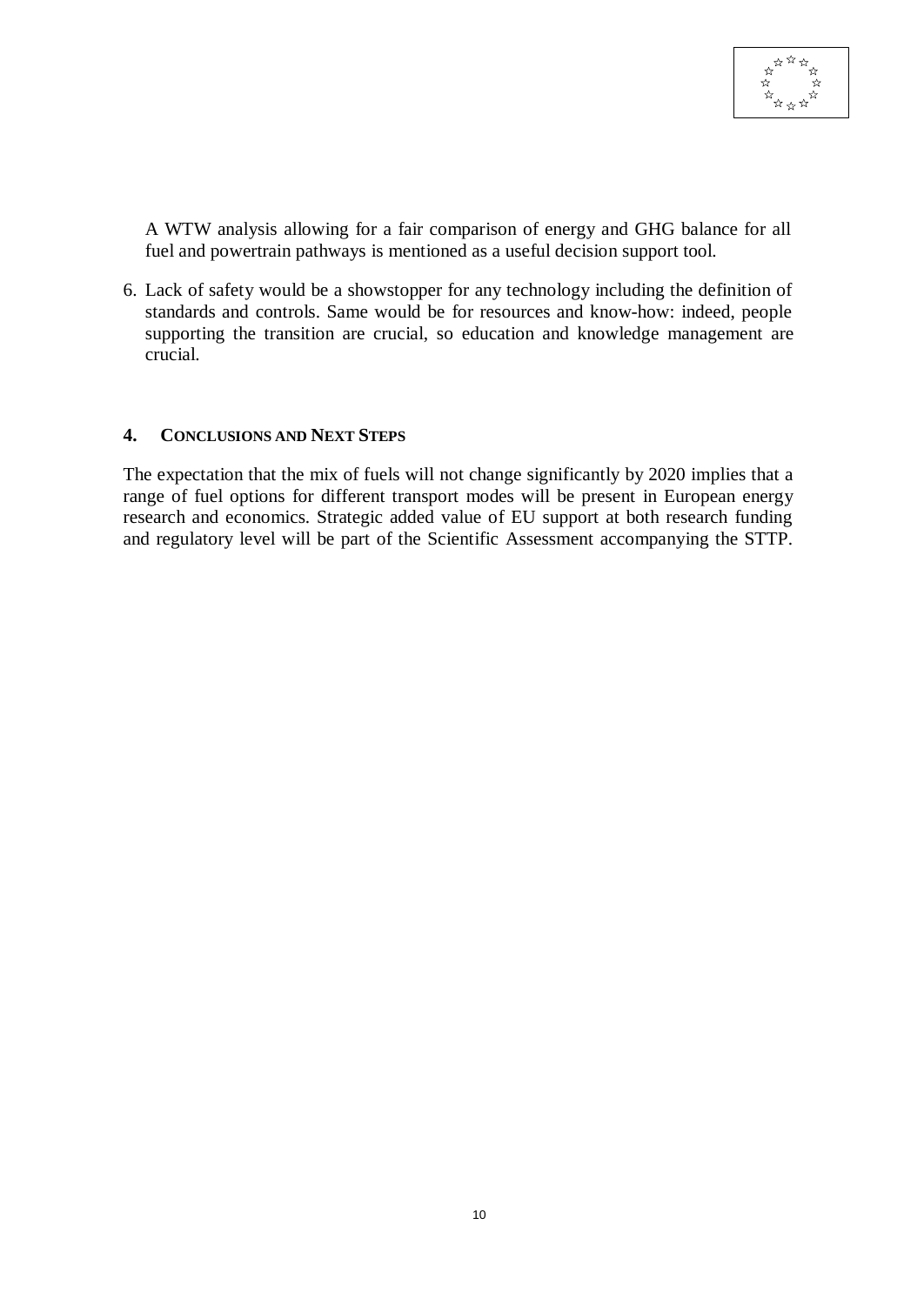EUROPEAN COMMISSION



DIRECTORATE-GENERAL JOINT RESEARCH CENTRE

### **APPENDIX 1**

# **Stakeholder hearing Fuels and Energy**

## **Tuesday, 15 February 2011, 09.30 – 13.00 Meeting Room DM24 (EAS) SDR1**

# **- AGENDA -**

Chairpersons: F. Soeldner, DG MOVE M. Maggiore, DG RTD C. Knezu, DG INFSO

| $09.30 - 09.40$ | Welcome and introduction of the participants<br>(All)                    |
|-----------------|--------------------------------------------------------------------------|
| $09.40 - 10.00$ | Objectives of the STTP, purpose of the hearings<br>(R.Juriado, DG MOVE)  |
| $10.30 - 11.30$ | General questions (Part 1 of questionnaire)<br>(All)                     |
| $11.30 - 12.30$ | 'Fuels and Energy' specific questions (Part 2 of questionnaire)<br>(All) |
| $12.30 - 12.50$ | Open floor for further stakeholder interventions<br>(All)                |
| $12.50 - 13.00$ | Summary<br>(chairpersons)                                                |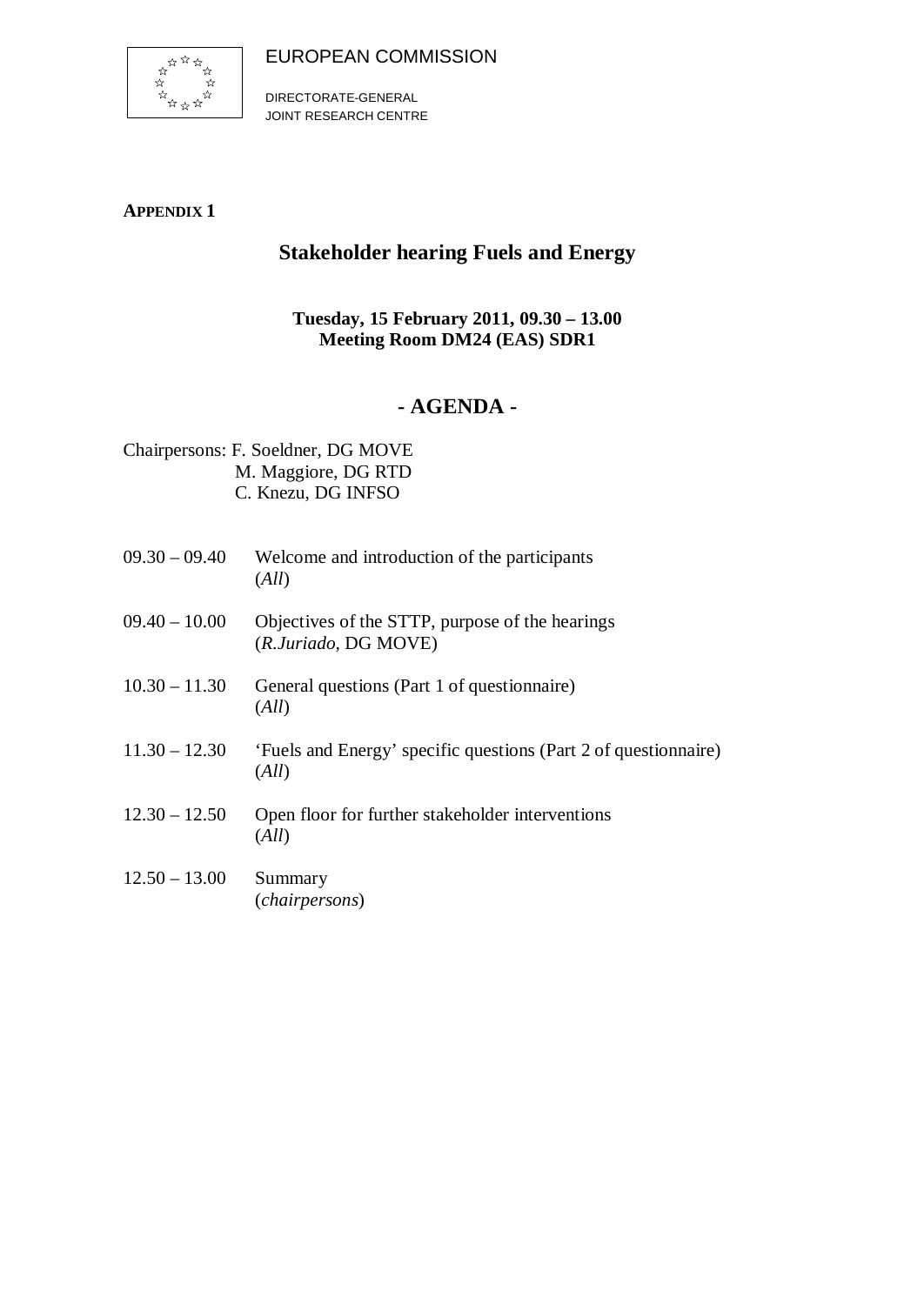EUROPEAN COMMISSION



DIRECTORATE-GENERAL JOINT RESEARCH CENTRE

#### **APPENDIX 2**

## **Fuels and Energy Questionnaire**

#### **1. INTRODUCTION**

These questions are designed to facilitate the stakeholder hearings. We would appreciate, if you could send us your answers to the questions 1 week before the hearing. Please answer them in the way you consider most appropriate to convey your key messages. It would be helpful, if you could identify to which mode/technology area your answer relates to. To help answering the questions some suggestions are given regarding what could be explained under each question.

#### **2. GENERALQUESTIONS**

### **2.1. Transport Vision and Activities**

#### *2.1.1. Current state of play within transport?*

*Indicate*: market readiness/penetration of the different technologies within the activity area for each mode or cross-modal issues; on-going or planned public, public-private or private initiatives relevant for the STTP; type and scale of initiatives at which level - International/EU/MS/Regions

### *2.1.2. Likely evolution of transport?*

*Indicate*: major trends in the transport sector (technology and actors); evolution of transport needs (volume and quality); likelihood of structural changes as a result of new business models, globalisation, competition; influence of the market structure on future market potential; possible effects of legislation etc

> *2.1.3. Key technology penetration targets (2020, 2030, and 2050)? What are the main assumptions underlying these estimates? What are the main barriers to overcome to achieve them?*

*Indicate*: main constraints and showstoppers, risks, needs for technological breakthroughs, resource/feedstock availability, consequences for the current infrastructure, etc

#### *2.1.4. If these targets are met, what will be the contribution to EU policy goals in the field of transport?*

*Indicate*: Contribution to (1) achieving low-carbon transport (reducing CO2 emissions and dependency on imported oil), (2) achieving seamless mobility in a Single European Transport Area (establishment of a seamless European TEN-T network that is intelligent, efficient, and green, single European 'transport ticket' for passengers and freight), (3)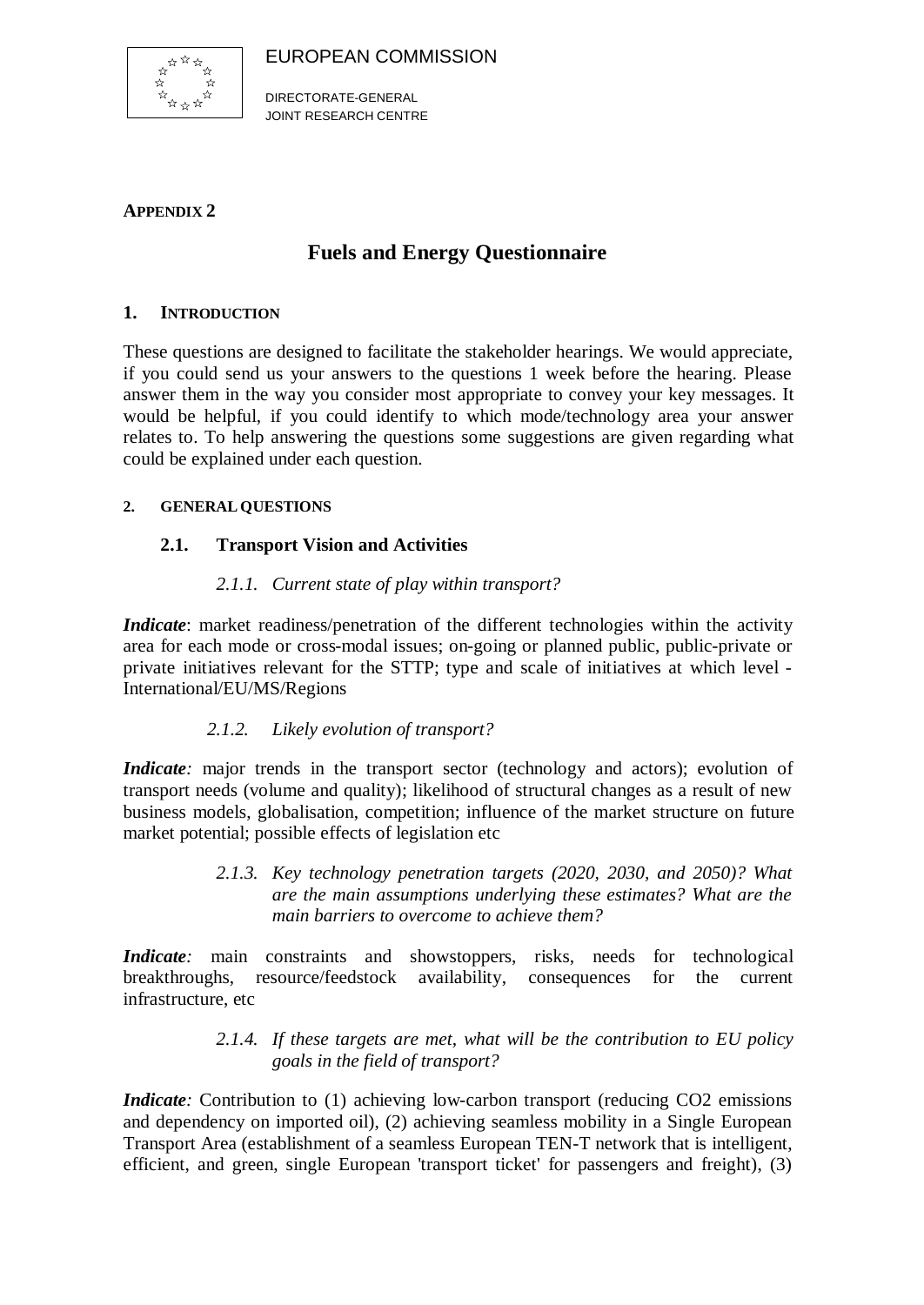competitiveness and innovation (e.g. future market sizes for a given technology, European share of new market, additional jobs, export revenues), (4) other policy goals (such as reduction of congestions, local/urban pollution, noise reduction, damage to cultural heritage, etc.)

#### *2.1.5. Contribution to the overall ('well to wheel') energy efficiency?*

*Indicate:* Effects on energy efficiency in electricity and fuels supply, as well as in use; evolution over time and depending on market penetration, etc

> *2.1.6. Are there any interactions with other community policies and initiatives?*

*Indicate*: Potential contribution of the technology to other EU policies; need for measures and initiatives in other policy areas to support the market penetration of the technologies

> *2.1.7. Which are the main competing or synergetic technologies within the activity area? (in relation to the indicated market penetration targets)*

#### **2.2. Achieving the Vision**

*2.2.1. Is your vision achievable under a 'business as usual' scenario?*

*Indicate*: Current support programmes and policy measures and their expected impact

*2.2.2. Are there barriers to innovation? Is there a need for change in the innovation system?*

*Indicate*: For the mode in question any weaknesses in the current system

*2.2.3. Does the considered mode/sector already benefit from or plan to setup initiatives to bridge the gap between the current state of technology and a cost-effective market entry? What would be the critical mass (e.g. investment) needed for such initiatives? What new approaches could be considered to accelerate innovation?*

*Indicate*: i.e. how could the STTP help the sector; which actions of it would be most effective; what impact could be expected with respect to 'business as usual (i.e. No STTP)?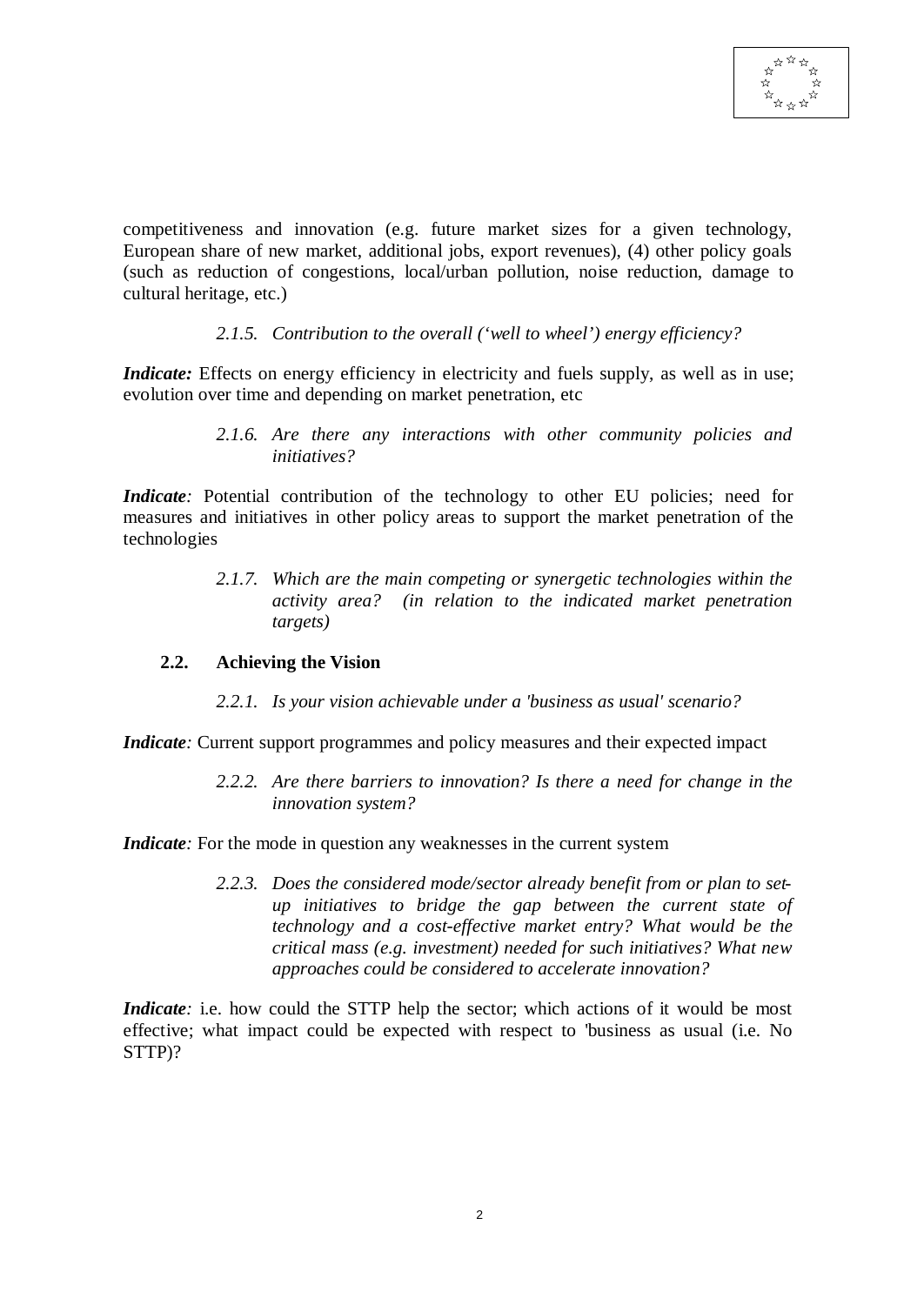

- *2.2.4. What actions need to be carried out at European level? What actions would be better implemented at national and or regional level? Is there a need, or a potential benefit, to integrate or to better coordinate action carried out at different levels?*
- *2.2.5. International Dimension Is there a potential for international cooperation? What type of cooperation?*

*Indicate*: Major initiatives in other countries; assessment of specific opportunities for international cooperation

#### **3. SECTOR/ISSUE SPECIFIC QUESTIONS**

#### **Fuels and energy:**

- 1. Alternative fuels/energy carriers have been focussed upon by RTDI activities for passenger cars and for heavy duty vehicles to a lesser extent. Research is not far from its inception stage for other transport modes. What are the hindering factors you identify? How relevant are regulatory/financial incentives at EU level? How relevant is enhanced coordination between public and private research funding?
- 2. Alternative fuels/energy carriers are expected to be a niche market up to 2020-25. How do you value the opportunity and feasibility for a multiplicity of fuels (and related fuelling/distribution infrastructures) serving the transport mode in which you specialise? How do you value the opportunity and feasibility of a multiplicity of vehicle/vessel technologies served by the same fuel type? How do you envisage the longer-term future (based on today's EU  $CO_2$ -reduction mandatory targets) in the light of MS budgetary constraints and the feasibility of restructuring fuel tax revenues?